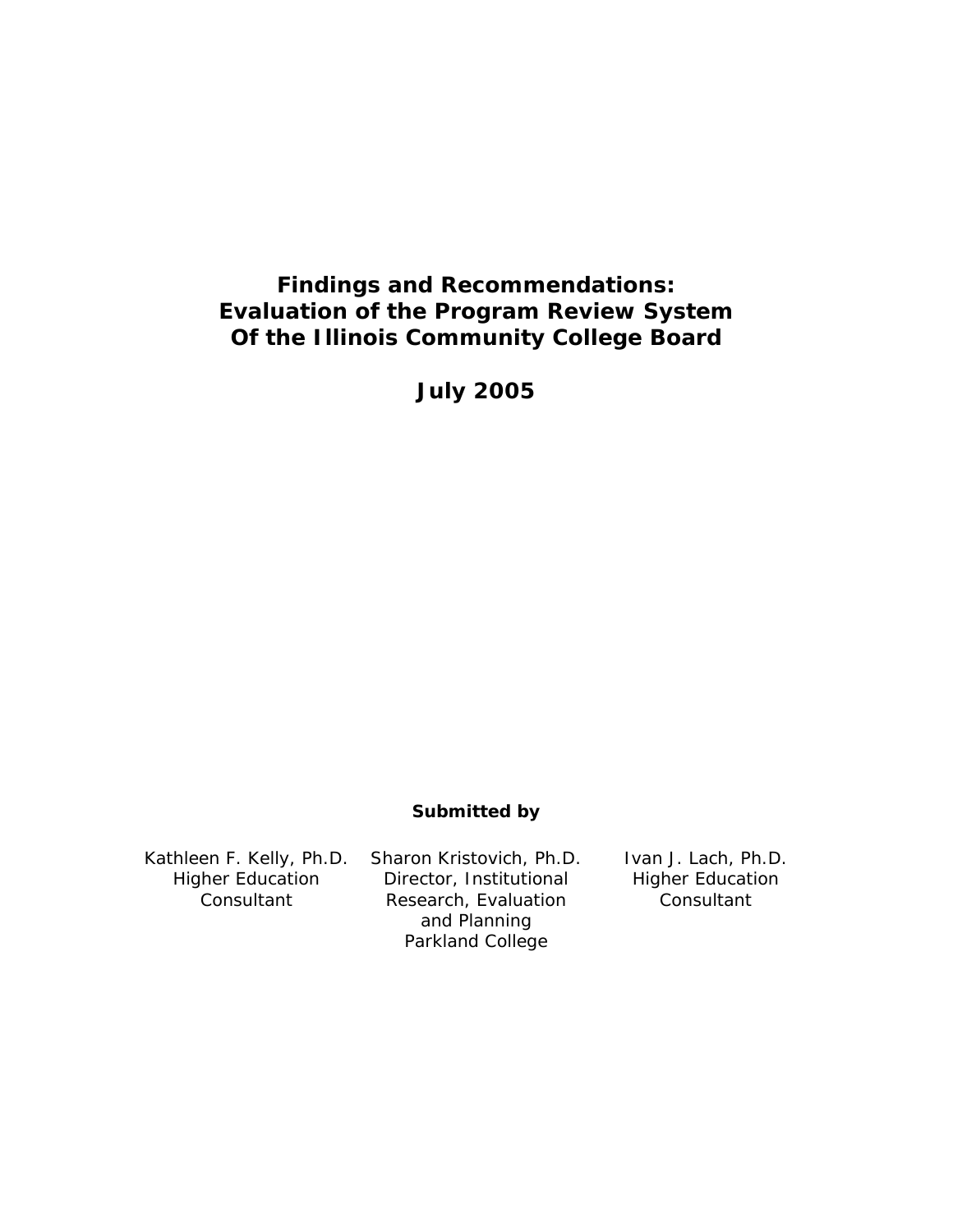# **Findings and Recommendations: Evaluation of the Program Review System Of the Illinois Community College Board July 2005**

This paper presents the findings of an evaluation of the Program Review System of the Illinois Community College Board and recommended revisions to the System. The evaluation was conducted by consultants in collaboration with the ICCB staff and a Working Group of college representatives (see attached list).

# **Introduction**

This evaluation was undertaken because community colleges and the community college system have changed substantially during the past decade including expanded responsibilities for adult education and workforce development, increased emphasis on transfer and articulation, and increased efforts to assure quality.

Since ICCB's Program Review System was redesigned in the early 1990s, there have been three developments that provided the context for thus evaluation of the System and the development of recommendations. First, colleges have developed comprehensive planning and quality improvement processes that are supported by information systems providing analyses appropriate to campus decision making. Second, accrediting organizations, particularly the Higher Learning Commission of the North Central Association have encouraged colleges to develop assessment systems and continuous quality improvement processes. Third, the Program Review System may now focus on the original purpose—evaluating instructional programs. During the past decade, various reporting requirements were added to program review to address colleges' contributions to achievement of broad statewide goals and objectives. Now other mechanisms, including performance indicators and related reports, provide accountability for these contributions.

The recommendations described below recognize the development of campus level systems and clarify the purposes of ICCB's Program Review System in that context. They are designed to provide colleges with flexibility to incorporate the Program Review System into campus planning to provide both colleges and the ICCB with information needed to meet their respective responsibilities in a timely and efficient manner. The following topics are addressed.

- Clarifying the purposes of Program Review and the roles of the colleges and ICCB
- Integrating program review with campus planning and quality improvement processes
- Developing a Web-based information system and reporting methods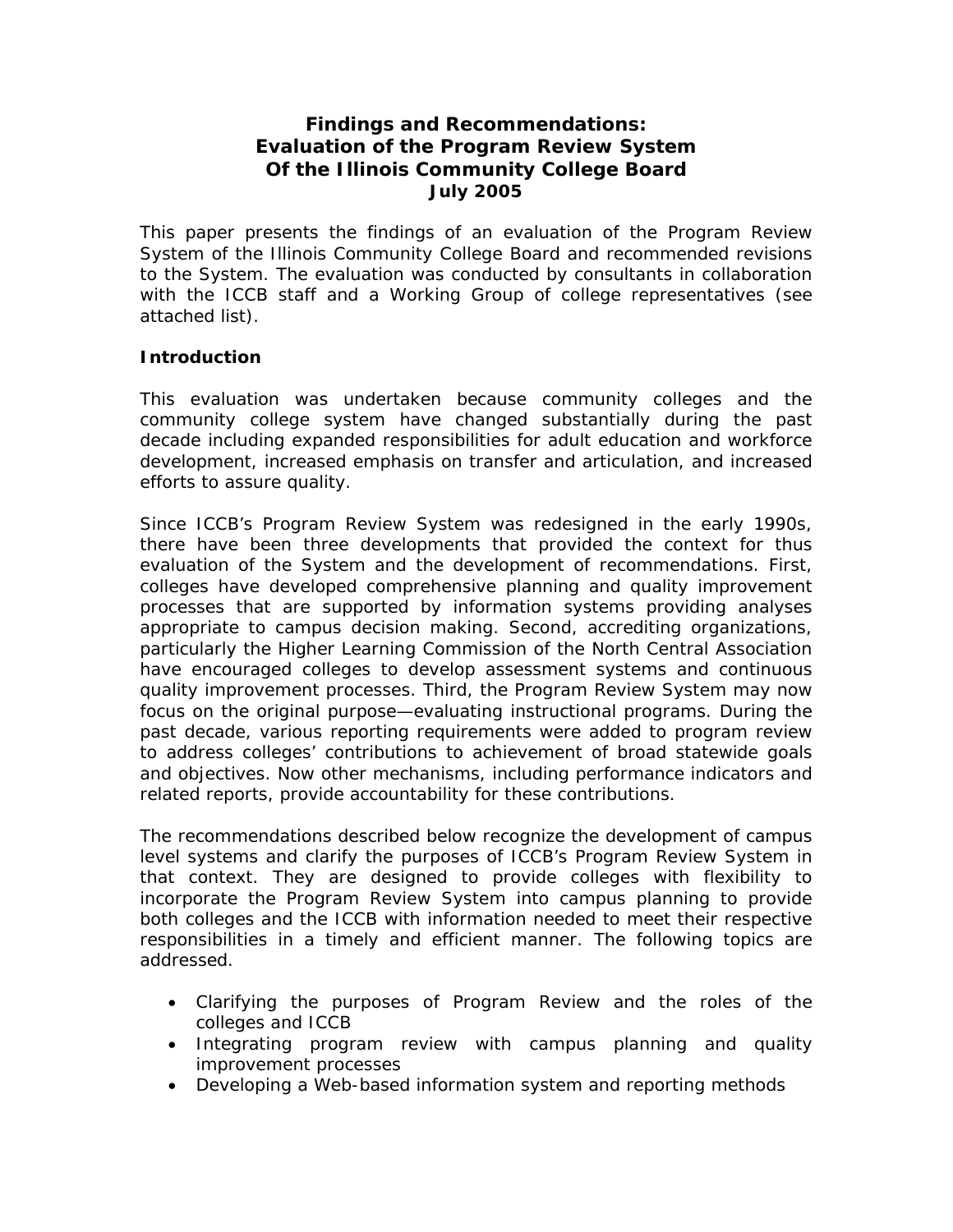# **Findings and Recommendations Page 2 Page 2 Page 2 Page 2**

- 
- Developing guidelines and schedules for reviews of academic disciplines and cross-disciplinary programs—general education, adult education, remedial/developmental programs, vocational skills, and transfer programs—in addition to occupational programs
- Revising reporting requirements and sharing best practices

The evaluation of ICCB's Program Review System began with a comprehensive survey of colleges about campus-level program review and other planning and quality control processes. The history and features of the current system were examined and compared to examples of program review systems in other states. Survey results and other materials related to the evaluation of the Program Review System are available at

http://virtual.parkland.edu/oire/PRWebSite.htm

After meetings with the Working Group and ICCB staff, preliminary recommendations were developed and distributed to colleges. The preliminary recommendations and related analyses were posted to a website and comments invited. A presentation was made at the fall meeting of the Illinois Association of Institutional Researchers. The preliminary recommendations were then discussed in meetings with several ICCB committees—Program Advisory Committee, MIS and Research Advisory Committee, the Chief Academic Officers, and Chief Student Services Officers. After a second meeting with the Working Group, the preliminary recommendations were revised. The revised recommendations were then discussed at focus group meetings held at Heartland, Waubonsee, and Rend Lake Community Colleges and attended by academic officers, institutional researchers, and others responsible for on-campus program reviews. Based on the advice of the Working Group, advisory committees, and focus groups, the recommendations were refined and revised.

# **Clarifying Purposes**

Because of the progress that colleges have made in developing quality improvement process, data systems, and procedures, ICCB's role can now be focused on assisting colleges in improving local reviews, disseminating best practices, addressing state-level issues, and promoting the system's responsiveness and accountability.

# *Recommendations*

*Statement of Purposes of Statewide Program Review* 

- *1. The purposes of Statewide Program Review are:* 
	- *a. To support campus-level planning and decision-making related to:*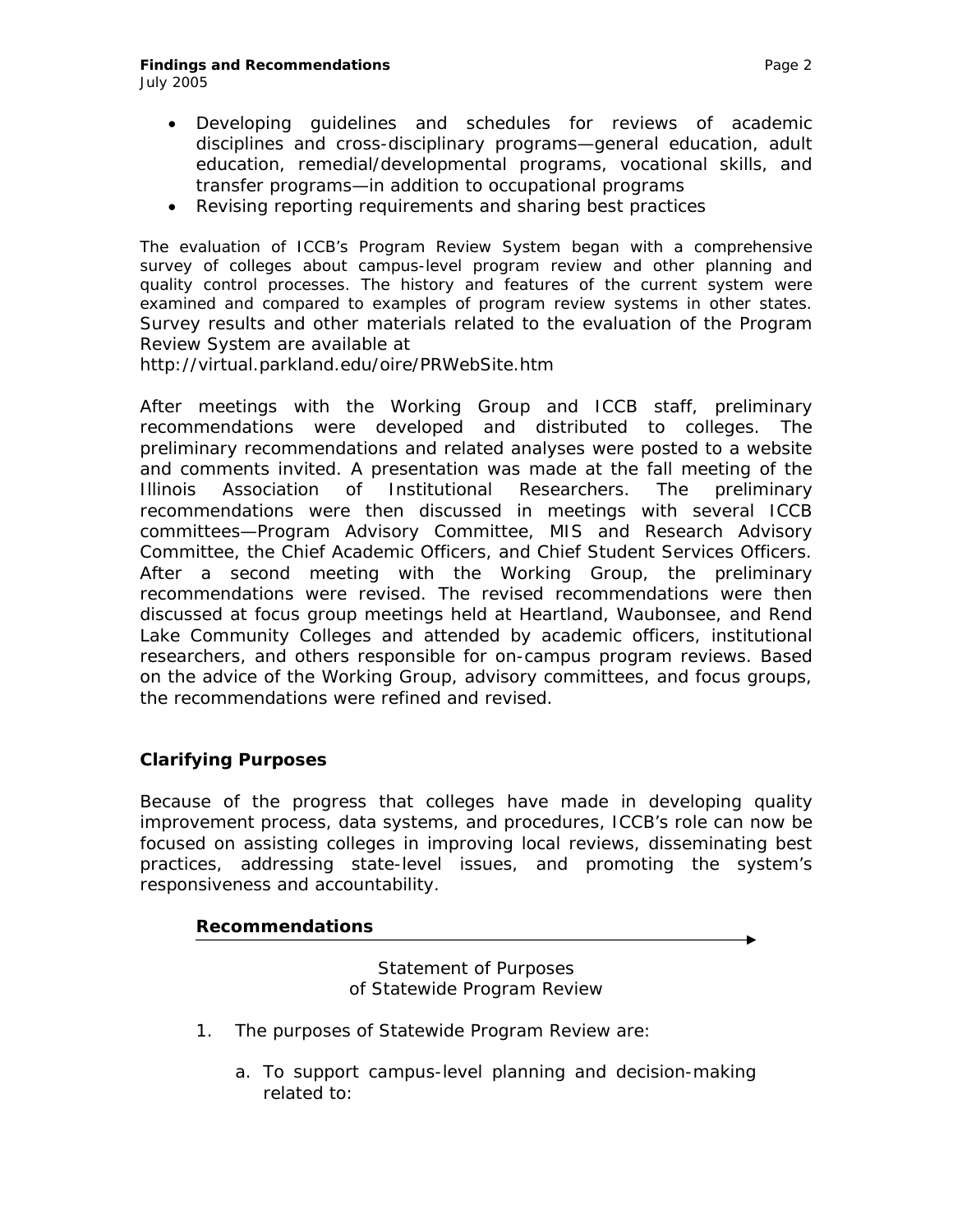- *Assuring the continuing need and improving the quality and cost-effectiveness of instructional programs;*
- *Assessing, improving, and updating programs on a regular basis;*
- *Discontinuing programs when there is no longer sufficient demand, quality cannot be maintained at an acceptable level, or they are no longer costeffective.*
- *b. To demonstrate the accountability of the community college system in maintaining high quality, cost-effective programs that are responsive to the needs of students, businesses and industries in Illinois.*
- *c. To identify best practices, exemplary innovations, and program issues that need to be addressed at the statelevel by the ICCB.*
- *2. Individual colleges should have the primary responsibility to evaluate instructional programs, to make decisions about improvement and continuation, assure that program review results are considered in campus planning and budget development, and to report results to the Illinois Community College Board.*
- *3. The Illinois Community College Board should have the responsibility to assure that each college has an appropriate review process, to coordinate and report on accountability efforts, to support local program review processes, to collect and disseminate information about best practices, and to identify and develop solutions for statewide programmatic issues.*

Although ICCB has the authority to discontinue programs in the very rare circumstance that a college is unable or unwilling to deal with a program that has serious deficiencies, it has special procedures for this circumstance that go beyond program review.

### **Integrating Program Review and Campus Quality Improvement**

Most of the college representatives responding to the survey indicated that ICCB's Program Review System was a component of their institution's planning and review processes. Several noted that the primary value was to provide academic leaders with a foundation for developing campus-level quality improvement processes. Almost all of the colleges used Program Review to make program elimination decisions or at least considered results with other information in making those decisions.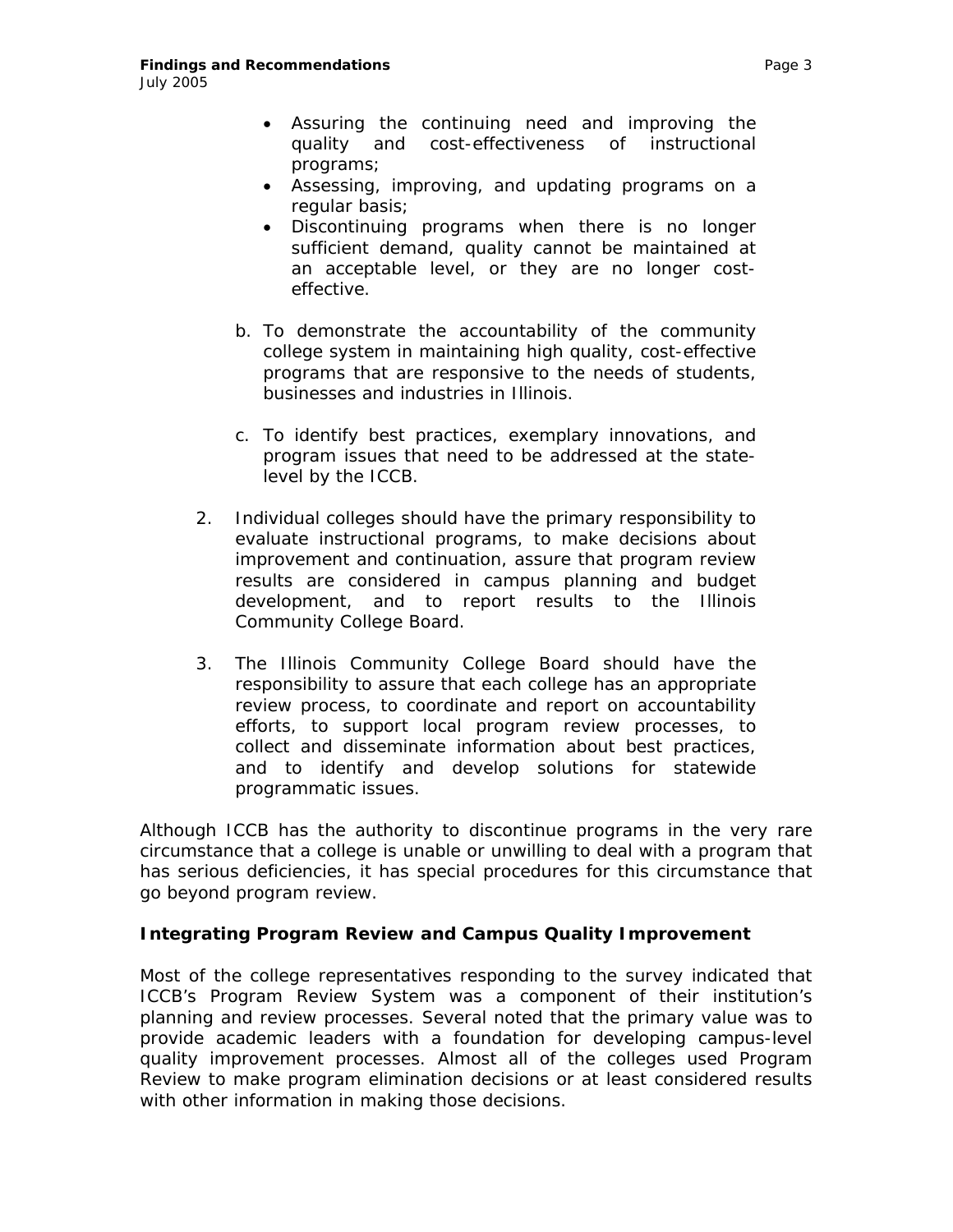The five-year cycle based on ICCB's follow-up study schedule serves as the basis for review schedules at most colleges. Two-thirds indicated that they reviewed programs on this schedule, however, some colleges had established a two-year calendar for each set of reviews so that assessment data could be included. Others had adjusted the review calendar to fit their assessment, planning, or budget development cycle.

The remaining colleges indicated that they reviewed data and made program decisions annually or had established a "continuous quality improvement" process. Several made a distinction between campus quality improvement and planning processes and ICCB's Program Review System. Several of these colleges indicated that few important program decisions were made on the basis of ICCB's System, although the results were considered, and that the campus process was more intensive, used better and more up-to-date data, and had more commitment from faculty and academic administrators. Because program decisions are made annually by these colleges and ICCB's reports are limited to a certain set of programs, the System might miss program eliminations and other major program decisions. To enable the colleges to integrate the ICCB Program Review system with the colleges' internal assessment, planning, and quality improvement processes the colleges must have the flexibility to integrate program review with campus planning and quality improvement processes.

### *Recommendations*

- *4. A manual of instructions for Program Review should be developed and revised once every five years.*
- 5. *All ICCB follow-up studies and any special requests related to the program review should be made available to the colleges one year prior to the date for submission of program review reports (by the September preceding the August submission date). Special requests should be limited to occasional critical statewide issues related to instructional programs*.
- *6. Colleges may use the most recent audited state-level data available from ICCB at the time they begin their annual program review process or at appropriate times in a continuous quality improvement process.*
- *7. A five-year program review schedule for programs and instructional areas should be maintained. With prior approval by ICCB staff, colleges may use alternative schedules for justifiable reasons, such as accommodating*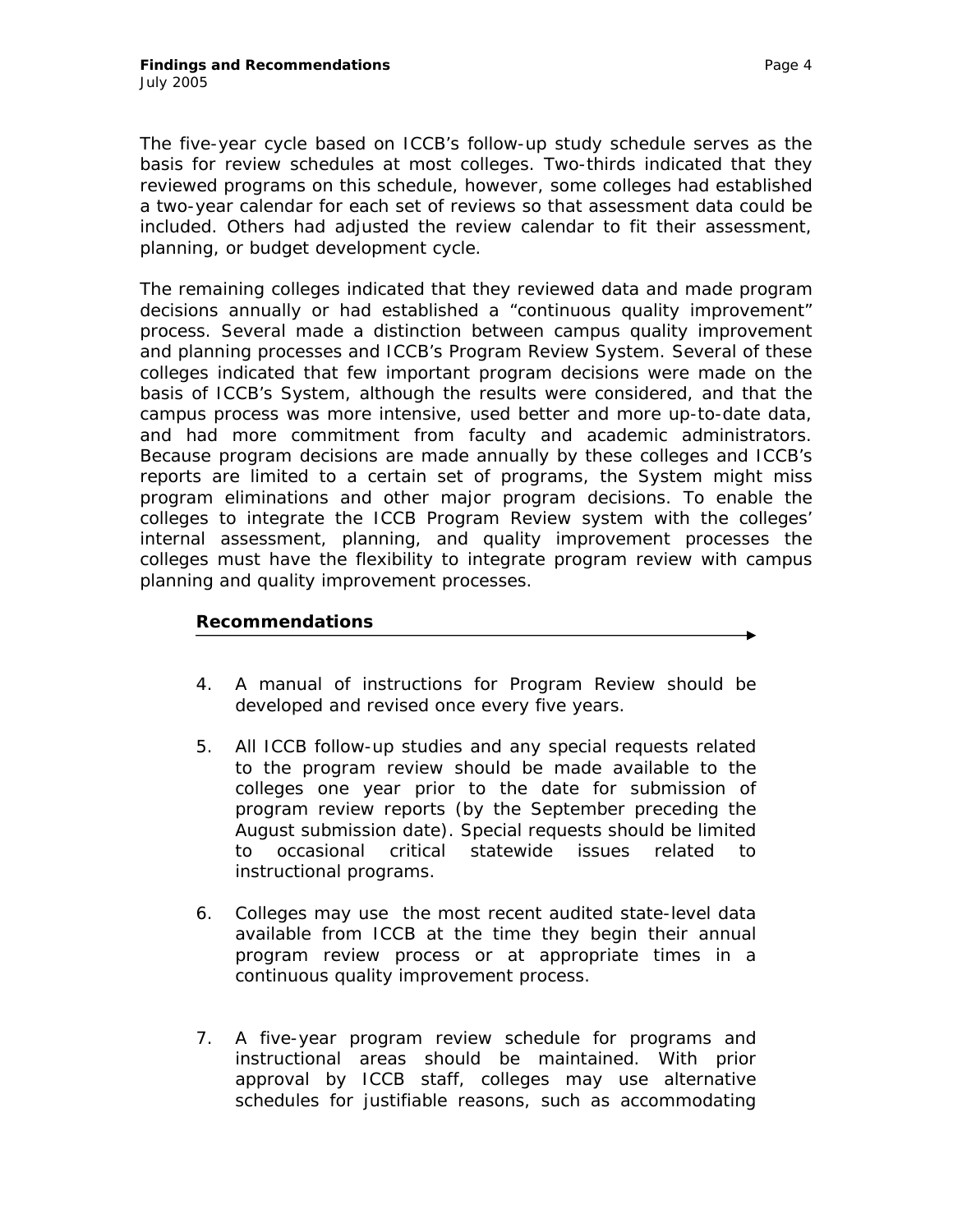*more frequent program reviews and campus planning cycles or coordinating accreditation evaluations.* 

### **Developing a Web-Based Information and Reporting System**

Surveys respondents and discussions among ICCB staff and the Working Group suggest that the comparative data provided by ICCB to support program review—including enrollment, completions, costs, employment trends and student follow-up studies—are useful. However, the data tables and the *Addendum* are usually distributed too late in the cycle for many colleges.

### *Recommendations*

- *8. An on-line information system should be developed to support continuous access to the most recent statewide data available and to allow colleges to obtain data that best meets their needs.*
- *9. The on-line information system should provide access to wage and labor databases such as the Occupational Employment Statistics (OES), Illinois occupational supply and demand data, and Clearinghouse information on transfer students.*
- *10. A Web-based reporting system should be developed to allow colleges to submit program review reports electronically.*
- *11. Unit cost data will continue to be available but colleges may use locally developed cost data. While this makes statewide comparisons difficult, program-level data from the ICCB Unit Cost Study are not useful for review of some programs.*

### **Reviewing of Disciplines and Cross-Disciplinary Programs**

Surveys submitted by college representatives and discussions with staff, the Working Group, advisory committees, and focus groups indicated that the existing Program Review System works well for occupational programs. However, the reporting format is less successful for academic disciplines and cross-disciplinary instructional areas—transfer programs, general education, remedial and developmental instruction, and adult education—and schedules for coordinated statewide reviews have not been developed.

Most colleges now focus on discipline areas in their reviews of nonoccupational areas. This approach has the advantage of being consistent with organizational structures and facilitating involvement of faculty at the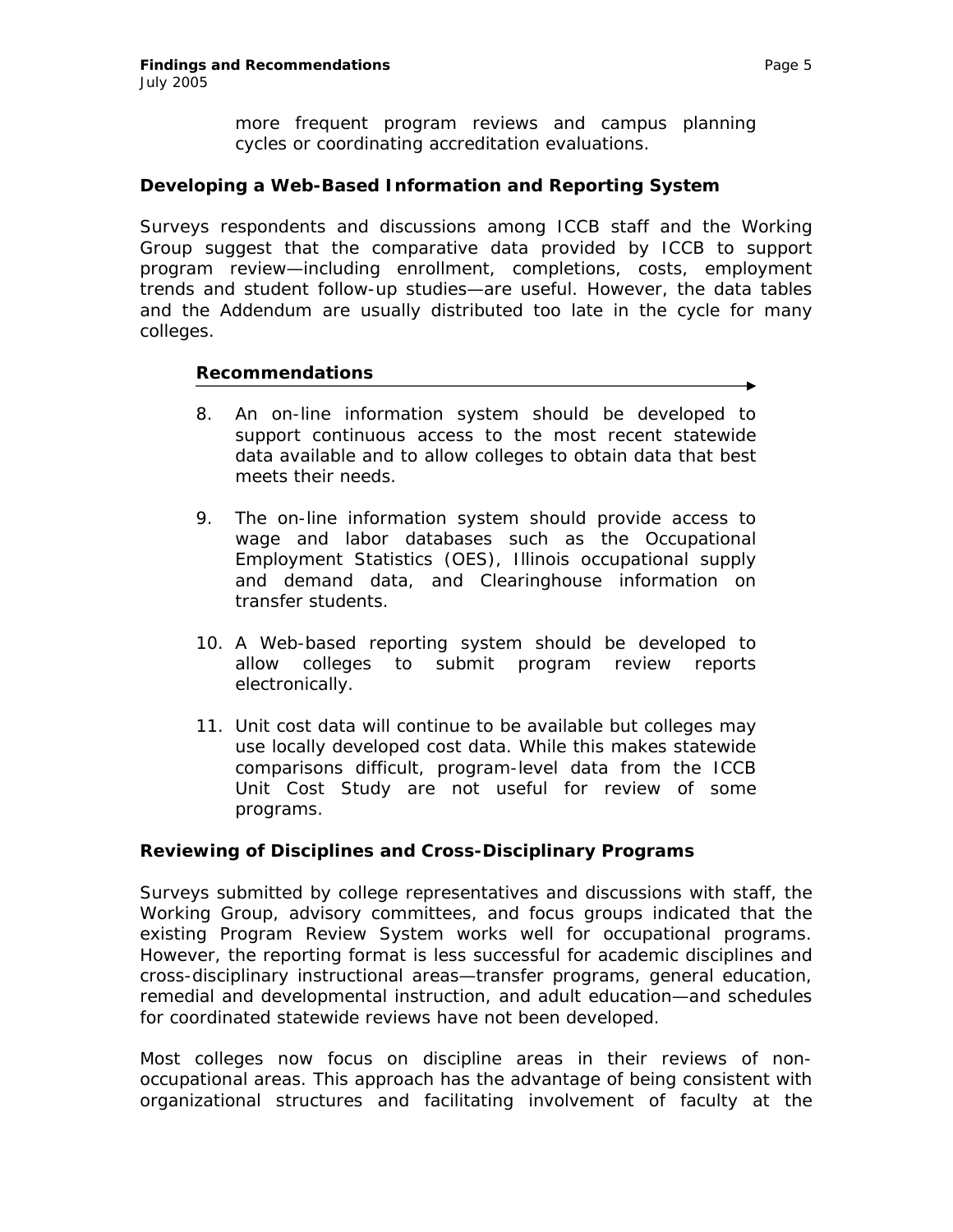departmental level in the review of their offerings. However, these reviews are not directly linked to statewide analysis and follow-up studies like those available for occupational programs. If a schedule were developed for reviews academic disciplines and cross-disciplinary programs, information about statewide issues and best practices could be collected and accountability enhanced for these important instructional areas. In addition, with coordinated reviews of cross-disciplinary programs, colleges could address the broader objectives of these areas and their importance to their missions.

Reviews of academic disciplines would focus on the quality of individual courses and clusters of courses, using assessment and other information. Reviews of cross-disciplinary programs would build upon the reviews of academic disciplines, as appropriate, and address such broad questions as:

- What are the objectives of this program and to what extent are these objectives being achieved?
- How important is this program and how does it contribute to the mission of the college?
- To what extent is the program integrated with other instructional programs and services?
- What improvements are needed and what resources will be required?

Colleges may also address issues specific to each cross-disciplinary area. Guidelines for reviews of transfer programs collectively might call for colleges to consider trends in completions and transfer patterns and student satisfaction. Reviews of remedial and developmental programs might consider the students' advancement and success in college-level work.

There are currently substantial accountability mechanisms for evaluation of adult education that apply to those offered by community colleges, secondary schools, and community based organizations. ICCB reviews of these instructional programs should appropriately focus on issues that apply to colleges only, such as the linkages of these programs with remedial and developmental education, career and technical education, and transfer programs. Other issues might include: sharing of faculty resources, participation of units in college planning, relationship within the college organizational structure, and college staff relationships to support adult education students' transitions.

# *Recommendations*

*12. A five-year program review schedule should be maintained. The current schedule should be amended to reflect the transition to the revised Classification of Instructional Programs (CIP 2000).*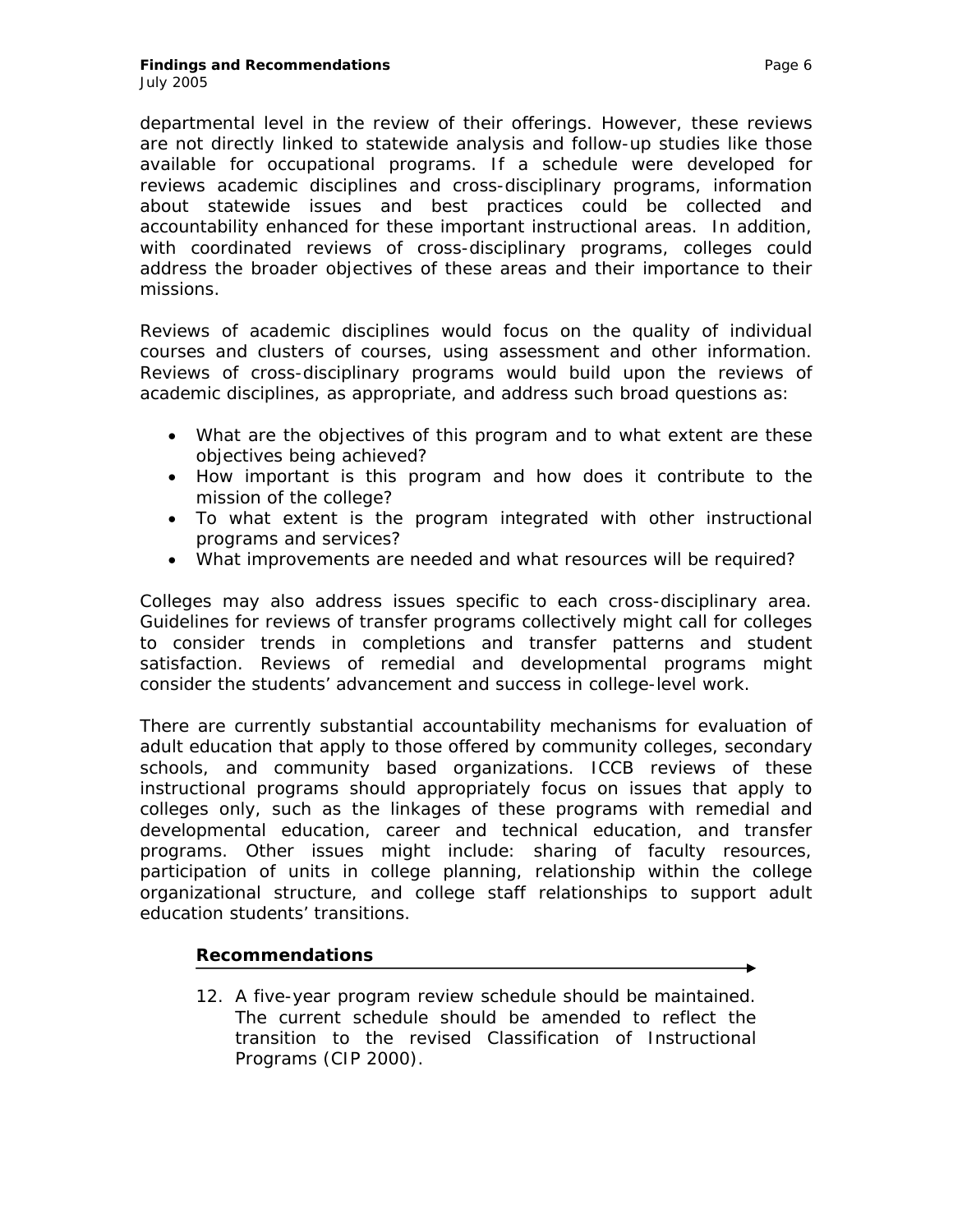- *13. Reviews of Academic Disciplines should occur on a five-year schedule and focus on the quality and learning outcomes of individual courses and clusters of courses. General education and other courses designed for transfer should be examined. Remedial courses should also be included in the reviews as appropriate.*
- *14. Courses designed for transfer in majors, such as business, education and engineering, may be reviewed as appropriate with related occupational programs, academic disciplines, or cross-disciplinary reviews on schedules determined by each college.*

| <b>Academic Discipline Reviews</b> |                               |  |
|------------------------------------|-------------------------------|--|
| Year                               |                               |  |
|                                    | Written & Oral Communications |  |
|                                    | <b>Mathematics</b>            |  |
| 3                                  | Physical & Life Sciences      |  |
| $\Lambda$                          | Humanities & Fine Arts        |  |
|                                    | Social & Behavioral Sciences  |  |

*15. Cross-Disciplinary Reviews should occur on a five year schedule and focus on the college-wide objectives for selected instructional areas and examine the extent to which desired outcomes are being achieved.* 

| <b>Cross-Disciplinary Reviews</b> |                                                                                                                                         |  |
|-----------------------------------|-----------------------------------------------------------------------------------------------------------------------------------------|--|
| Year                              |                                                                                                                                         |  |
|                                   | <b>General Education</b>                                                                                                                |  |
| $\mathcal{P}$                     | Adult Education and ESL                                                                                                                 |  |
| 3                                 | Remedial/Developmental                                                                                                                  |  |
| 4                                 | <b>Vocational Skills</b>                                                                                                                |  |
| 5                                 | Transfer Functions and Programs including the AA, AS,<br>AAT, other specialized transfer degree programs, and the<br>AGS degree program |  |

### **Student and Academic Services**

The evaluation and review of student and academic services is just as important as the review of instructional programs. These services, and in fact, all administrative and support units contribute to academic programs and achievement of a college's mission. However, developing a common statewide schedule or a common statewide process for these areas would not be beneficial because the organization and structure of these units vary greatly from college to college. As a result, the colleges need more flexibility in the ICCB Program Review System to enable them to review and evaluate these areas most effectively.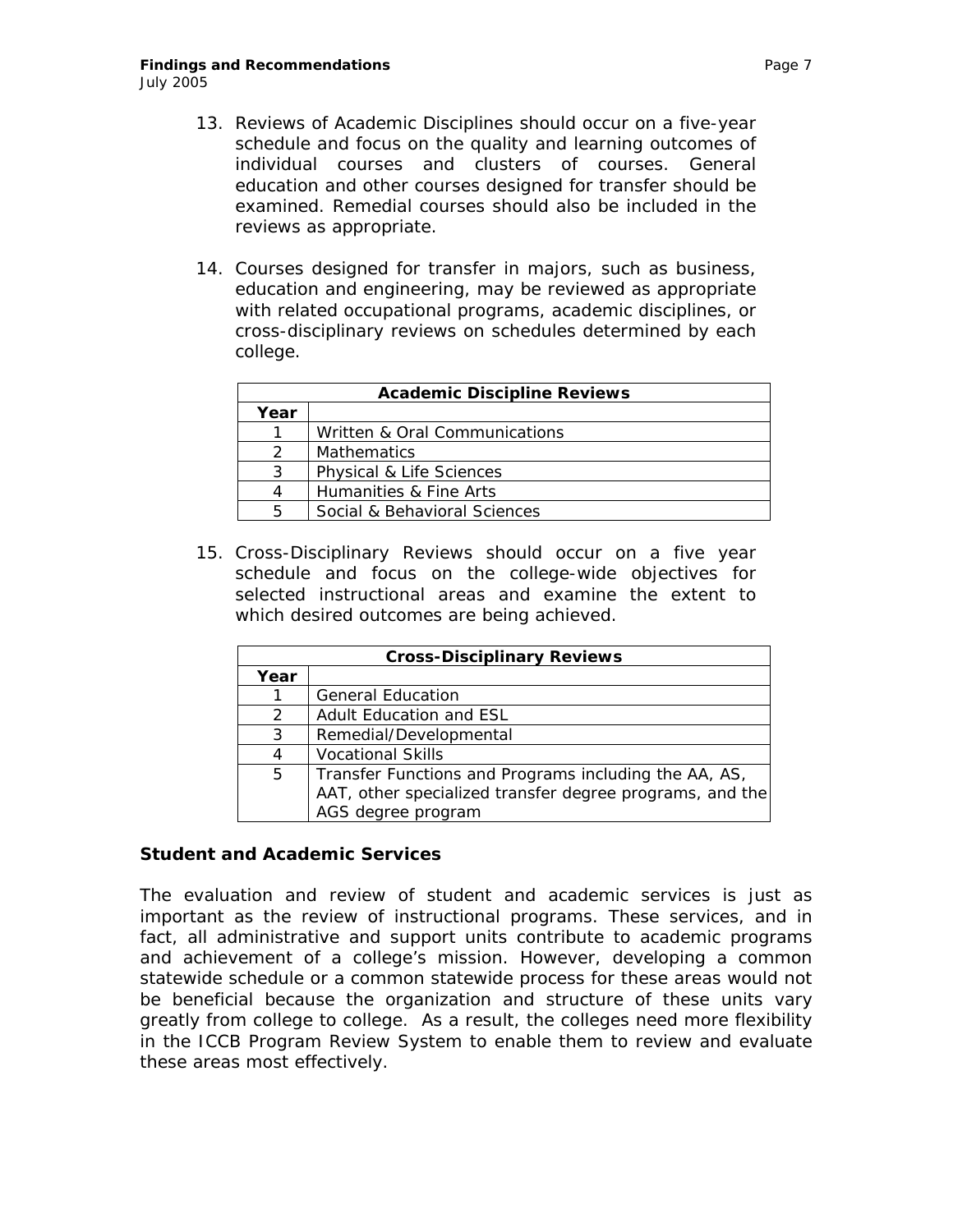### *Recommendations*

- *16. Each college should evaluate student and academic services, including advising/counseling, financial aid, library, admissions, and registrar functions, at least once during each five-year cycle. Colleges should determine their own schedules within the five-year program review cycle for reviews of student and academic support services.*
- *17. A brief summary of the review of student services should be provided to the ICCB on a template designed for that purpose.*

# **Revising Reporting Requirements and Sharing Best Practices**

Currently, each college prepares a three to five page report for each program or cluster of programs reviews. Although the review questions are appropriate, the reports frequently contain a considerable "boilerplate" that simplifies the reporting process but reduces the relevance of the report.

ICCB staff typically examines reports for reviews of over 800 programs. They focus on the results of program review and itemize numbers of programs eliminated, significantly improved, or identified for further review—which demonstrate the accountability of community colleges collectively. They sort through the reports to identify examples of good practices and innovative approaches to program improvement that may serve as models for other colleges. While examples best practices are considered to be very helpful to other colleges and appropriate signs of accountability, the reporting format does not highlight these examples. In addition, the reports may provide clues about programmatic issues that need to be addressed at the state level, but the format does not call for identifying these problems.

With the development of review processes by colleges and the ICCB's emphasis on results, program review reporting requirements can be focused and streamlined to assure that colleges and the ICCB have the information needed to fulfill their responsibilities. In addition, the reporting format should allow colleges to report major program changes and improvements resulting from planning and quality improvement process other than program review.

### *Recommendations*

*18. Summary program review reports submitted to ICCB should focus on the results of program review, presentation of best practices and exemplary innovations, and identification of programmatic issues that need to be addressed at the state level.*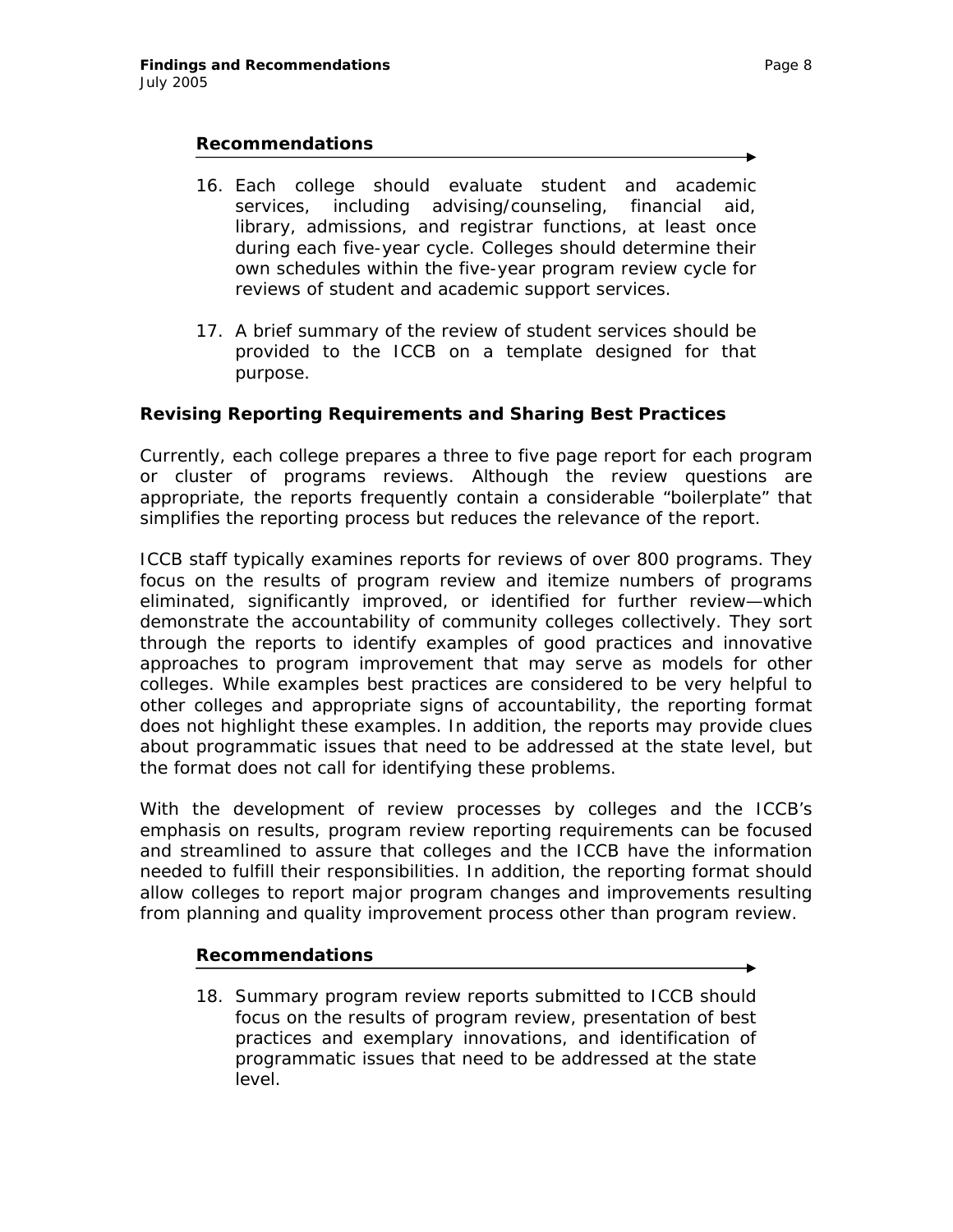- *19. While colleges should be expected to address need, quality, and cost of all instructional programs in their reviews of individual programs, detailed reports for local use on these reviews need not be submitted to ICCB. Instead, summary review reports should be designed for use in campus-level decision making and should be examined by ICCB staff in the recognition process.*
- *20. The program review summaries submitted by colleges to the ICCB should be simplified in substance and format to minimize paperwork for colleges and facilitate analyses by ICCB staff. Using templates (see attached example) It is recommended that reports should include:* 
	- *a. A list of all occupational programs included in the reviews for that year with identification of the types of actions taken using a standard set of classifications such as "retained, substantially improved, designated for follow-up, designated inactive, or eliminated."*
	- *b. A list of actions (continued with minor improvements, significantly modified, discontinued, placed on inactive status, scheduled for further review)) arising from planning and quality improvement processes related to occupation programs that were not included in the reviews that year.*
	- *c. A list of the academic disciplines and cross-disciplinary instructional area reviewed with a brief summary of the actions taken.*
	- *d. Descriptions of innovations or improvements to selected occupational program, discipline area, or crossdisciplinary program that resulted in exemplary improvements in quality, cost effectiveness, or responsiveness to community needs.*
	- *e. Identification of emerging programmatic issues that may need to be addressed at the state level. (Optional)*
- *21. Whether colleges use the ICCB five-year schedule or review programs more frequently, results of reviews of all occupational programs, academic disciplines, and crossdisciplinary programs conducted during the preceding academic year should be reported. In addition, colleges should report any major changes made to instructional programs during the year as a result of other planning or quality improvement processes.*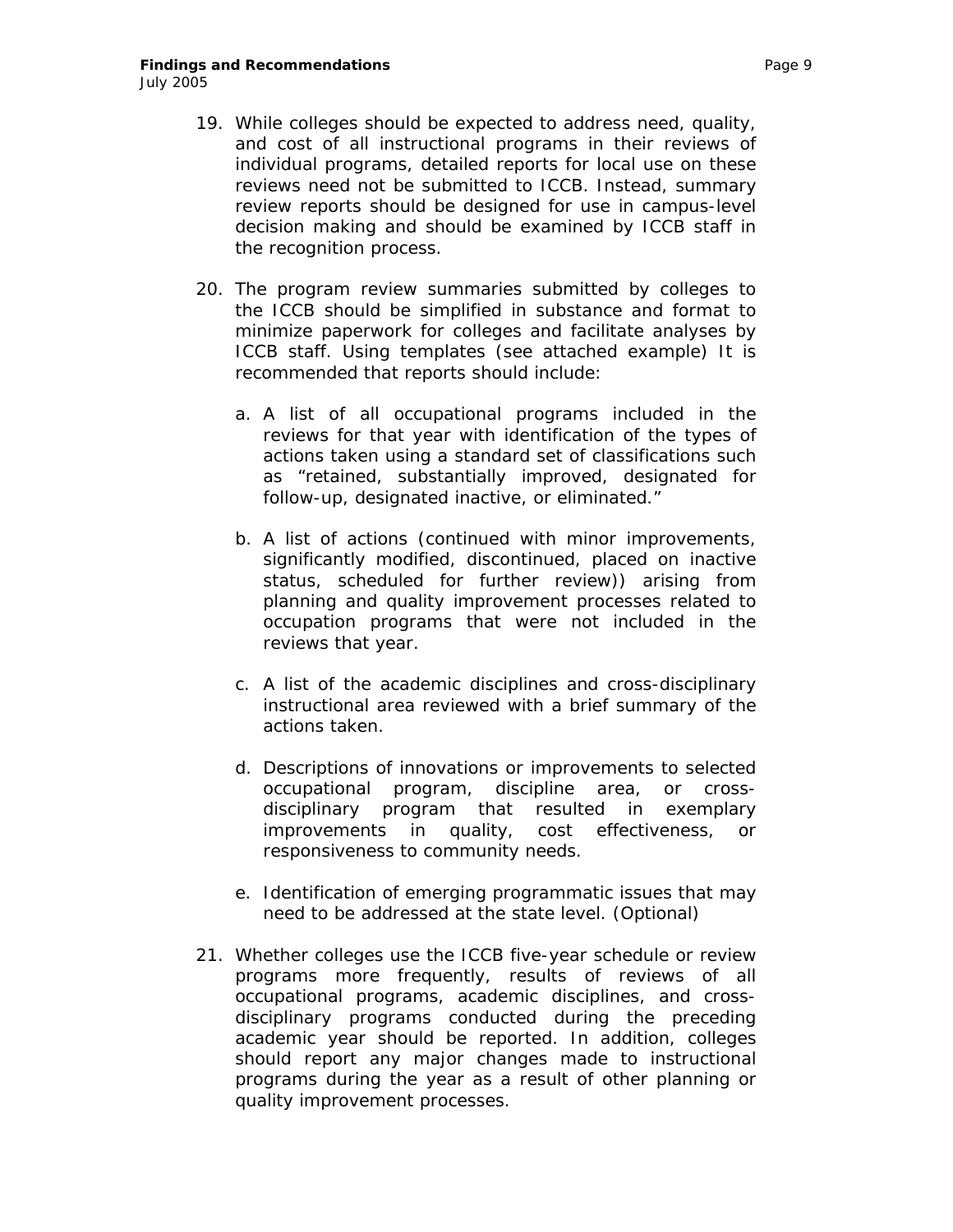*22. ICCB staff should organize workshops so that colleges could share best practices and strategies for incorporating program review in assessment, planning and budget systems* 

## **Implementation Schedule**

The consultants suggest that the first year of implementation of the new system be a pilot year during which colleges can chose either to use the current program review system or to implement some or all of the new reporting formats and procedures. Some colleges have already established reviews of academic disciplines and cross-disciplinary programs. It is suggested that these colleges have the option of submitting updated reports on recent reviews until they can adjust review schedules to coincide with the ICCB schedule. During the pilot year, support systems for the revised Program Review System should be developed.

23. *Fiscal year 2006 will be a pilot year for the revised ICCB Program Review System. Colleges may choose to implement some or all of the revised System or to use the current program review system for the program reviews to be submitted in August 2006.*

| September   | Report to Illinois Community College Board                                                                                |
|-------------|---------------------------------------------------------------------------------------------------------------------------|
| Fall 2005   | Presentations at fall conferences-<br>introduction and overview<br>Development & distribution of Program<br>Review Manual |
| Spring 2006 | Implementation of Web-based reporting<br>system<br><b>Training sessions</b>                                               |

24. *The following schedule is proposed for implementation by ICCB:*

### **Summary and Conclusions**

The ICCB Program Review System was developed in the 1980s and last revised in 1993. The past 11 years have brought changes—increased emphasis on accountability, changes in approaches to accreditation, and development of performance indicators. Information systems have been developed and improved at college and system levels. Most colleges have developed comprehensive program review processes and coordinated them with systematic procedures for academic planning, budget development, assessment, and other quality improvement process.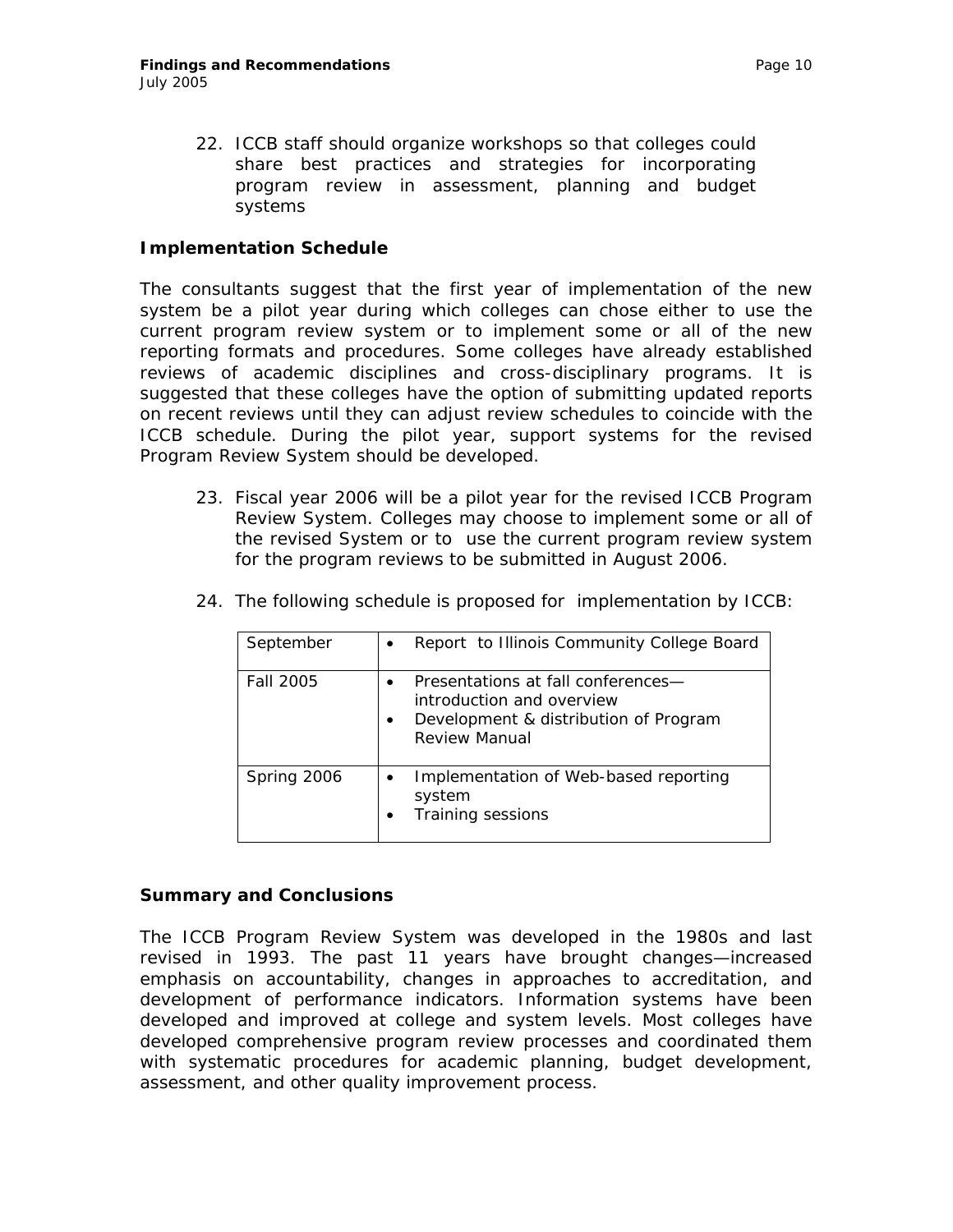#### **Findings and Recommendations Page 11** July 2005

This report described recommended revisions to the state-wide program review system of the Illinois Community College Board. The recommendations are designed to clarify the purposes of the system, enable colleges to integrate program review into on-campus planning and quality improvement processes, improve data systems supporting program review, and streamline reporting requirements.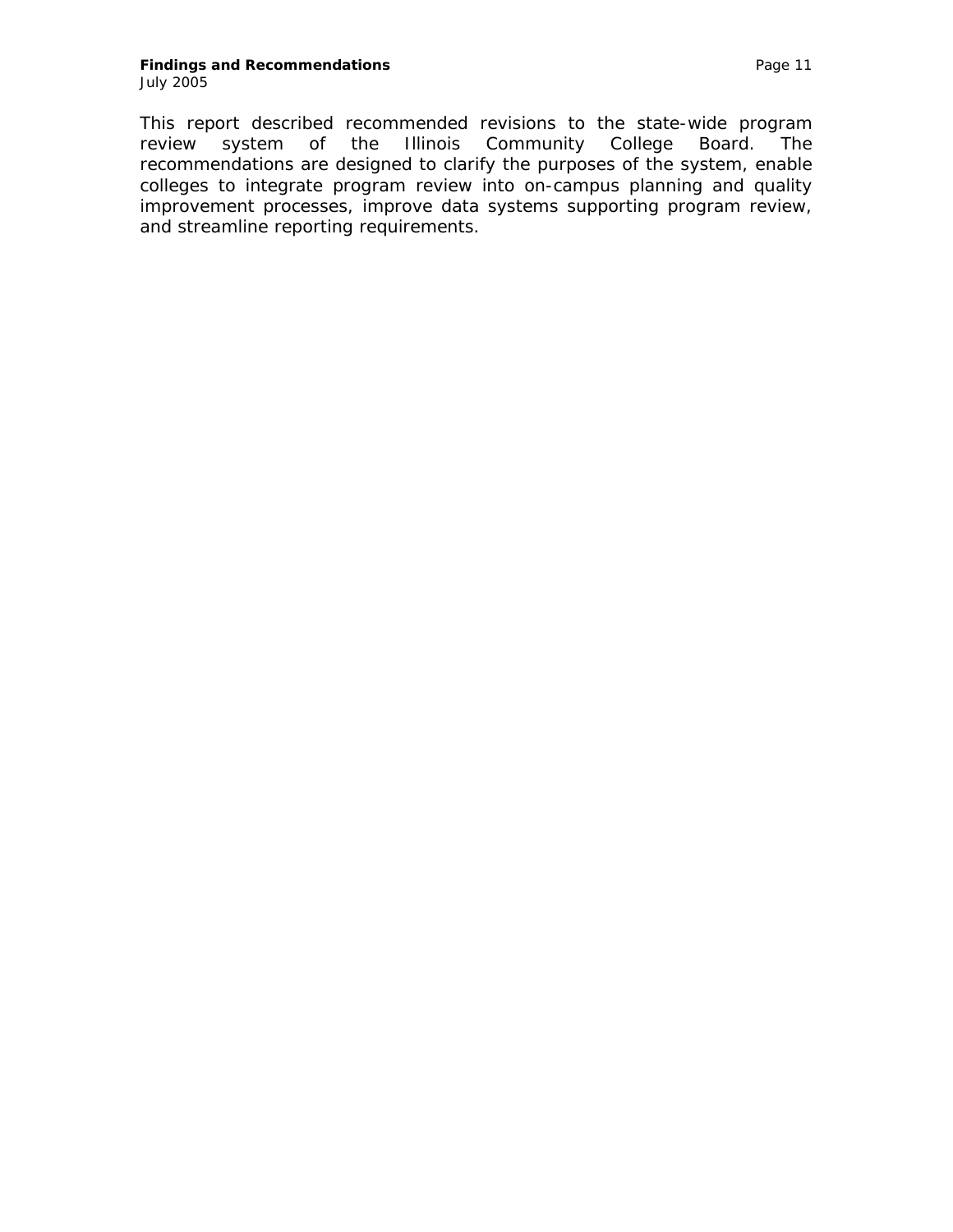### **Example Templates for Program Review Reports**

#### **1. SUMMARY REPORT OF REVIEW RESULTS**

**CAREER AND TECHNICAL PROGRAMS REVIEWED IN ACADEMIC YEAR 20XX** Include programs on ICCB's program review schedule for the year.

#### **Program Identification Information**

| 6-digit CIP |                  |
|-------------|------------------|
| Degree Type | (drop-down list) |

**Program Title** 

#### **Action**

- $\Box$  Continued with minor improvements
- Significantly modified
- $\Box$  Discontinued
- $\Box$  Placed on inactive status
- $\Box$  Scheduled for further review
- $\Box$  Other, please specify:

#### **Improvements or Rationale for Action**

A brief description (up to 150 words) of the improvements made or the reasons for other program decisions.

### **Principle Assessment Methods Used in Quality Assurance for this Program**

- $\Box$  Standardized assessments
- $\Box$  Certification and licensure examination results
- $\Box$  Writing samples
- $\Box$  Portfolio evaluation
- $\Box$  Course embedded questions
- $\Box$  Study surveys
	- Analysis of enrollment, demographic and cost data
- $\overline{\Box}$  Other, please specify: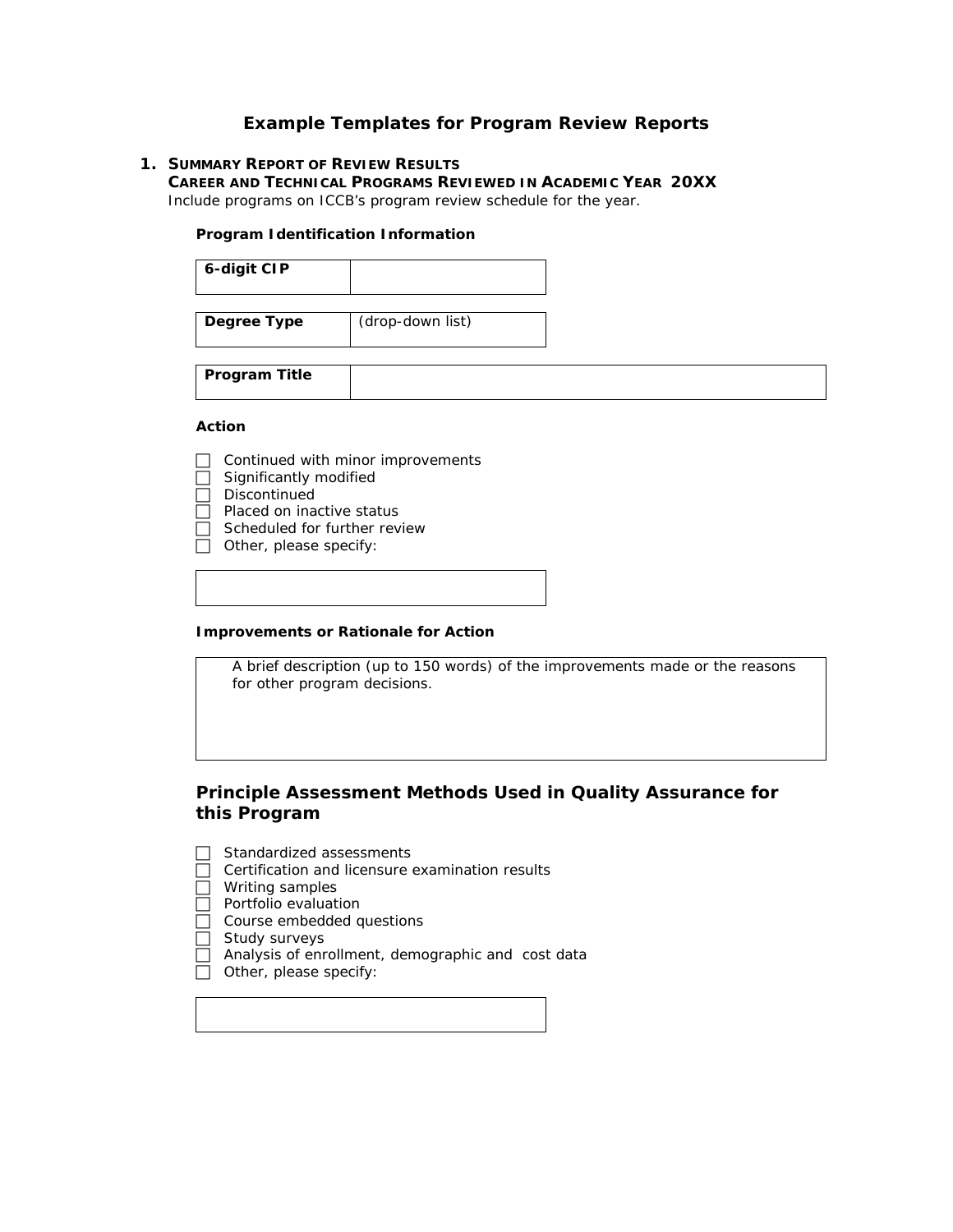### **2. SUPPLEMENTAL REPORT – ACTIONS TAKEN IN FY 20XX ON PROGRAMS BASED ON PRIOR REVIEWS OR OTHER PLANNING OR QUALITY IMPROVEMENT INITIATIVES**

Include programs reviewed in prior years for which action was taken in the current year and/or changes resulting from planning and quality improvement initiatives.

#### **Program Identification Information**

| 6-digit CIP  |                 |
|--------------|-----------------|
|              |                 |
| Program Type | (drop-down box) |

**Program Title** 

#### **Action**

- Continued with minor improvements
- Significantly modified
- $\Box$  Discontinued
- $\Box$  Placed on inactive status
- Scheduled for further review
- $\Box$  Other, please specify:

#### **Improvements or Rationale for Action**

A brief description (up to 150 words) of the improvements made or the reasons for other program decisions.

### **Principle Assessment Methods Used in Quality Assurance for this Program**

- Standardized assessments
- Certification and licensure examination results
- $\Box$  Writing samples
- $\overline{\Box}$  Portfolio evaluation
- $\Box$  Course embedded questions
- $\Box$  Study surveys
- $\overline{\Box}$  Analysis of enrollment, demographic and cost data
- $\overline{\Box}$  Other, please specify: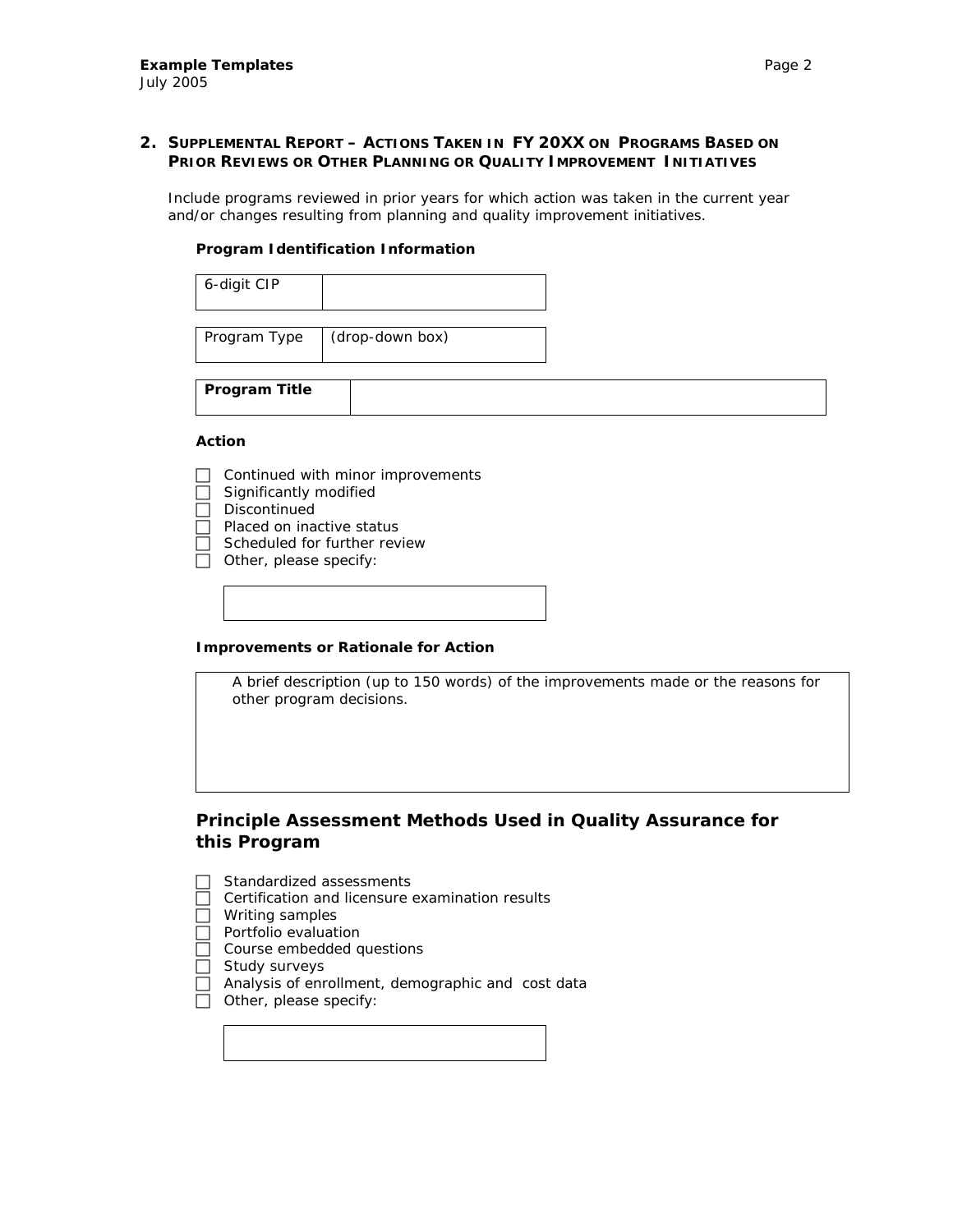#### **3. SUMMARY REPORT OF REVIEW RESULTS FOR ACADEMIC DISCIPLINES**

Written and Oral Communications, Mathematics, Physical and Life Sciences, Humanities and Fine Arts, Social and Behavioral Sciences

| <b>Discipline Area</b> |  |
|------------------------|--|
|------------------------|--|

#### **Improvements or Rationale for Action**

A brief description (up to 150 words) of the improvements made or the reasons for other program decisions.

#### **4. SUMMARY REPORT OF REVIEW RESULTS - CROSS-DISCIPLINARY PROGRAMS**

General Education, Adult Education, Remedial/Developmental Programs, Vocational Skills, Transfer Programs and Functions, and the AGS degree program

|         | <b>Cross-Disciplinary</b> |  |
|---------|---------------------------|--|
| Program |                           |  |

#### **Improvements or Rationale for Action**

A brief description (up to 150 words) of the improvements made or the reasons for other program decisions.

**5. SUMMARY REPORT OF REVIEW RESULTS - STUDENT AND ACADEMIC SERVICES**

Advising/counseling, financial aid, library, admissions, and registrar functions

| <b>Service Area</b> |  |
|---------------------|--|
|                     |  |

#### **Improvements or Rationale for Action**

A brief description (up to 150 words) of the improvements made or the reasons for other program decisions.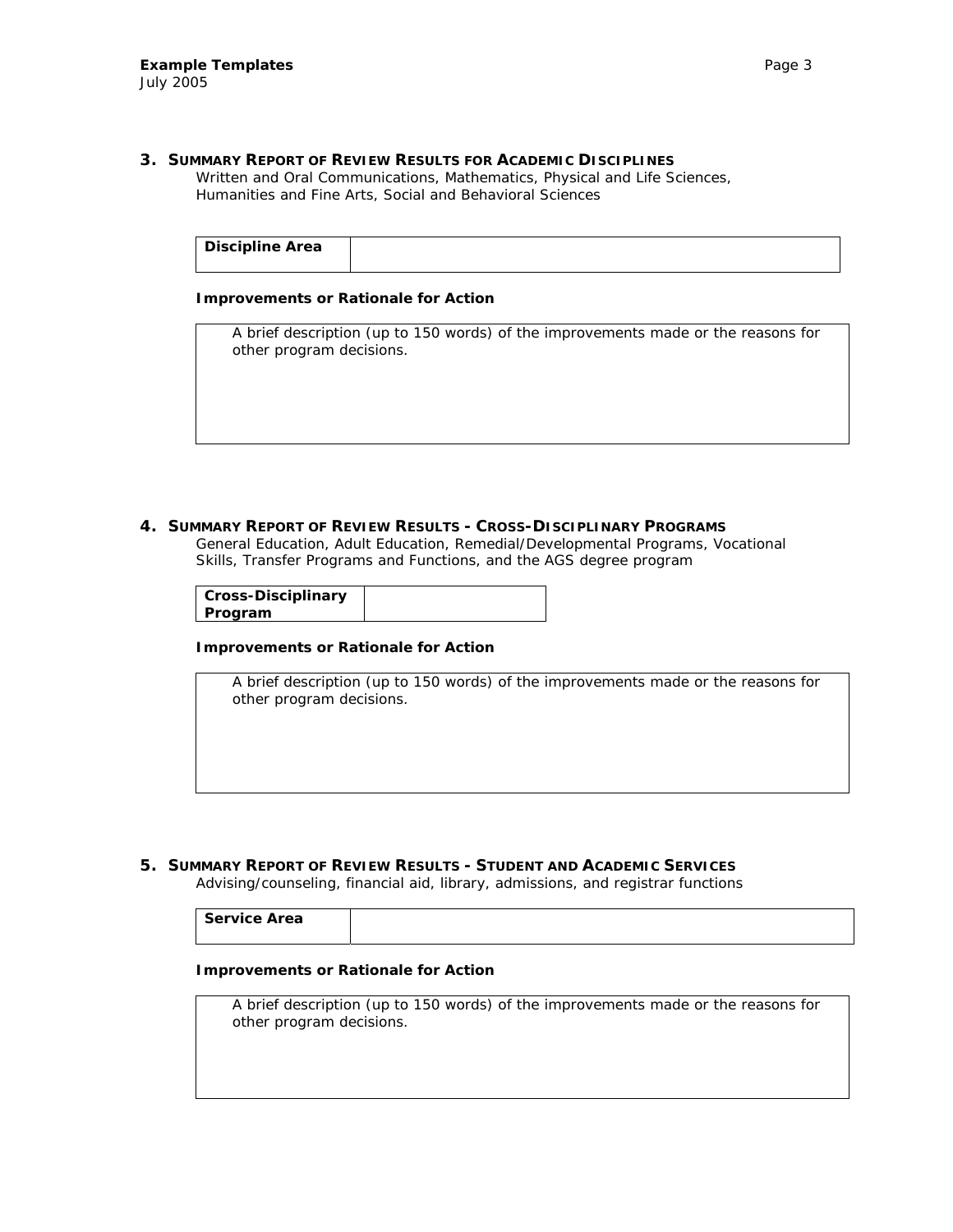Narrative descriptions of exemplary improvements or innovations for selected occupational programs, academic disciplines, cross-disciplinary programs, or student and academic service functions.

#### **7. LOCAL AND/OR STATEWIDE PROGRAM ISSUES (OPTIONAL)**

 Narrative descriptions of emerging programmatic issues that may need to be addressed at the state level.